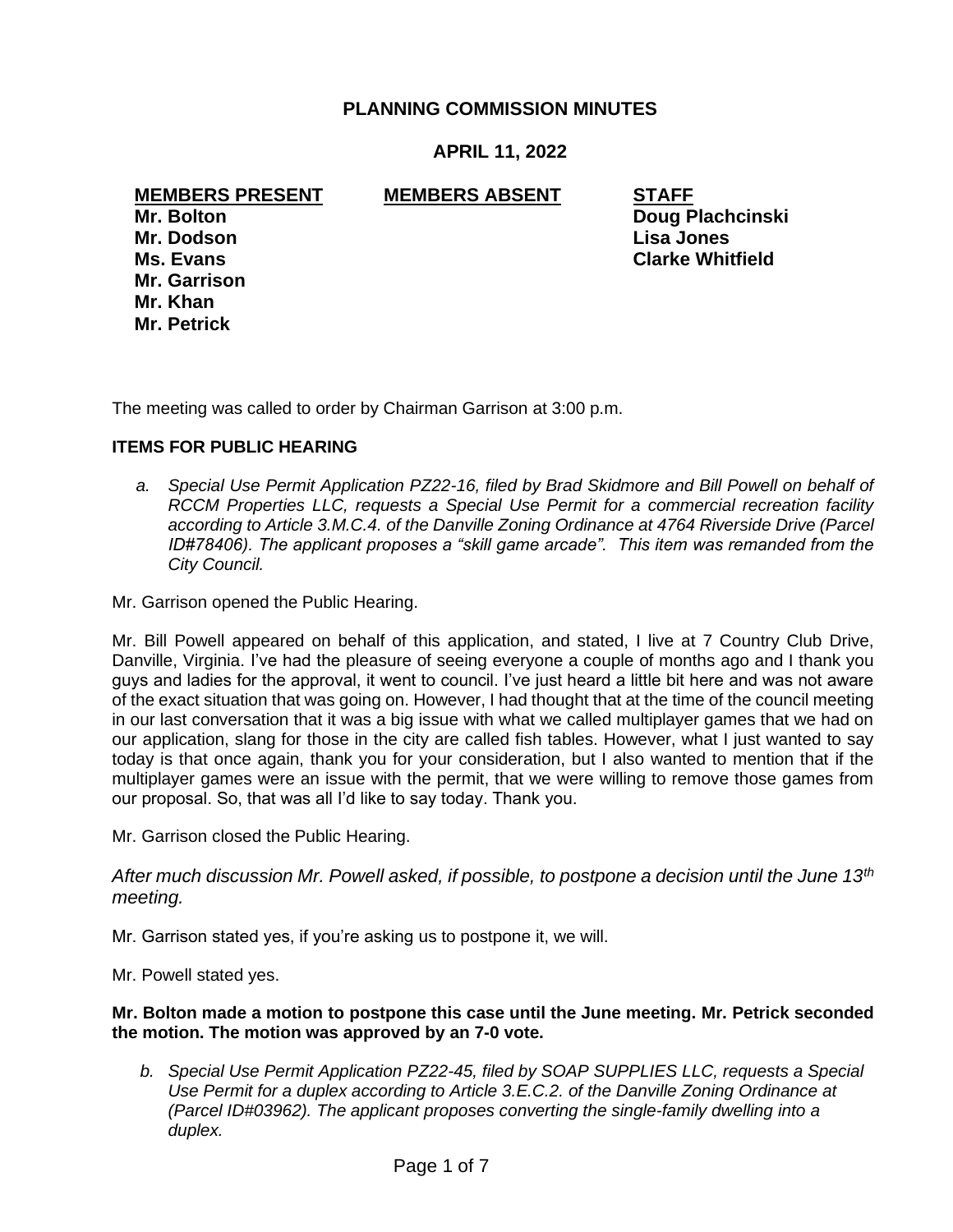Mr. Doug Plachcinski read this report.

The building is not in the North Danville Historic District as shown in the City's parcel viewer, although it is adjacent.



*The sizes of the rooms in the building after renovations exceed minimum requirements under the statewide building code. The current property is valued at \$19,800. It is three (3) bedrooms and one (1) bath. The proposed floorplans show single bedrooms with an open floor plan living/dining / kitchen area. Each room in the building will have light and ingress/egress. A split entry vestibule with leave one front door with an increased energy efficiency design.*

*This property suffered a fire about a year ago. Prior to the fire, our systems show the property was in the housing choice voucher program. The owner is working through code enforcement violation notices, and they believe this renovation is the best way to reinvest in the property inside and out. The alternative is likely demolition because a three-bedroom, one bath configuration will not support the income stream necessary to finance repairs.* 

*A home on the same side of the street, two properties to the northwest is a duplex.*

Mr. Garrison opened the Public Hearing.

Mr. Yadin Israel, appeared on behalf of Soap Supplies, and stated, we just want to move towards the city's goal of providing affordable housing for the district. So, we want to thank you for your consideration.

Ms. Evans stated the applicant is soap supplies. So, do you plan on making soap there and selling it or are you going to have two different families living there?

Mr. Israel stated no, two different families, it's a single family. The object is to have two people, a family, you know, it's a one bedroom. So, we're not looking to have a mass amount of people in living inside the unit. The neighborhood needs a little improvement and I just want to help with the housing shortage.

Ms. Evans stated when you enter the front door, then what?

Mr. Israel stated inside there will be a common vestibule area and there will be a door on the lefthand side and on the right-hand side.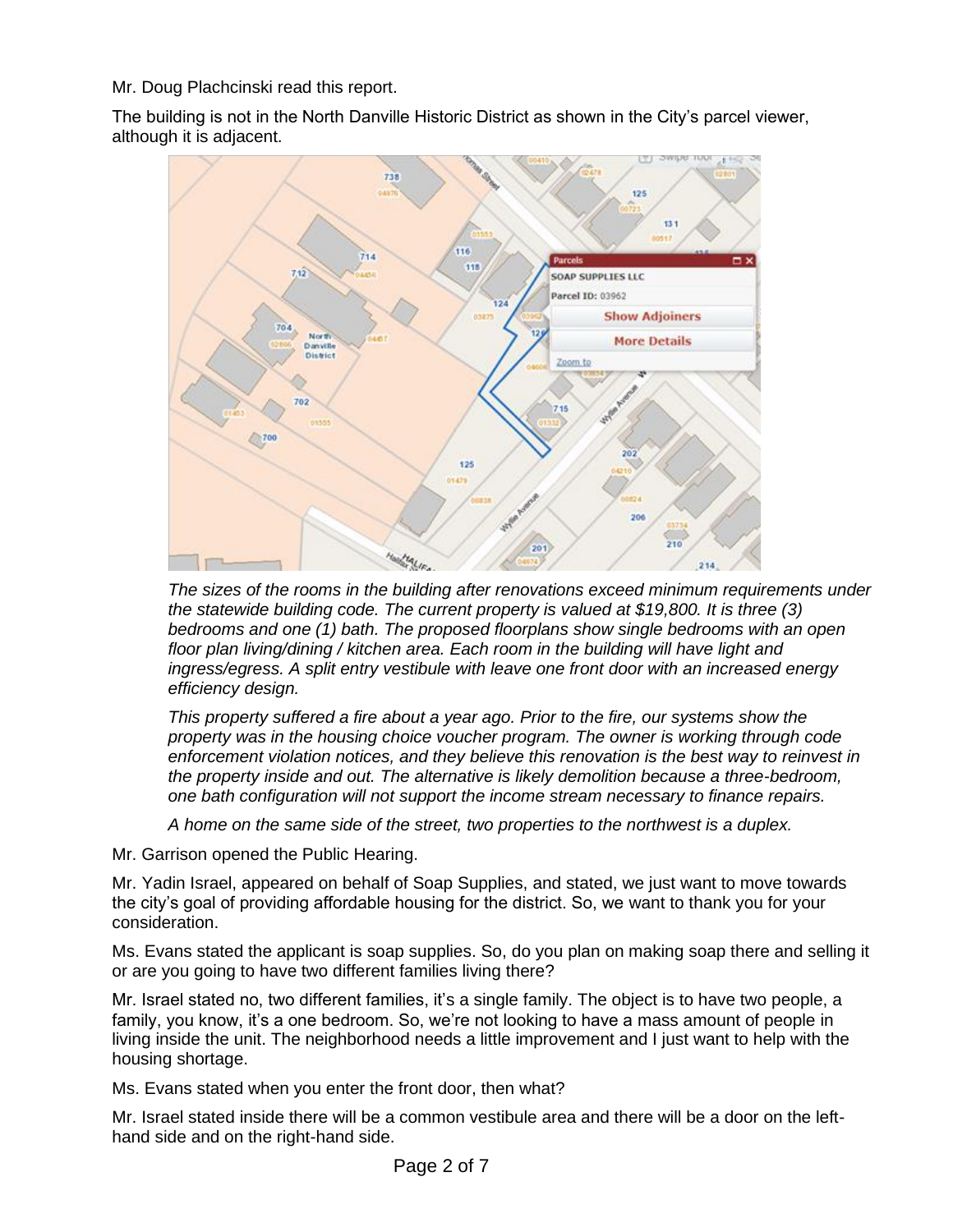Ms. Evans stated each apartment?

Mr. Israel stated yes, ma'am.

Ms. Evans stated will there be a back door for each apartment going into the backyard?

Mr. Israel stated yes, ma'am and no soap created at times.

Mr. Bolton stated how much do you plan to rent each unit for, or do you know yet?

Mr. Israel stated estimates are about \$400 at this point. I can't really see going higher than \$450, but that is a reasonable estimate at this point.

Ms. Evans stated will you be able to manage the tenants from where you live in case there are any problems?

Mr. Israel stated yes, ma'am.

Mr. Garrison stated if the construction outside is as good as the fence, it's going to be well constructed. That is one beautiful fence that you put around that backyard.

Mr. Israel stated thank you very much.

Mr. Garrison closed the Public Hearing.

#### **Mr. Petrick made a motion to recommend approval of Special Use Permit Application PZ 22- 45 as submitted. Mr. Kahn seconded the motion. The motion was approved by a 7-0 vote.**

c. *Special Use Permit Application PZ22-50, filed by Yeon Hee Kim and Hae Choi Kim, requests a Special Use Permit for an accessory building or accessory use without a primary building being located on the parcel according to Article 3.E.C.23. of the Danville Zoning Ordinance at (Parcel IDs #25094 and #25091). The applicant built an outdoor seating area to serve their adjacent restaurant.*

Mr. Garrison opened the Public Hearing.

Mr. Frank Park, appeared on behalf of Mr. Kim, and stated, I'm here to speak. Just to give you a little bit background about the structure, this is not a building, it's just a deck. The size is less than 500 square feet and was built not too long ago. There is a Japanese Restaurant next to these two parcels and because of the COVID-19 pandemic, the restaurant was closed for two years. The drive-thru was open. Recently, they decided to, because of the pandemic cases subsiding, to open the seating area and because of the CDC guidelines, you know, indoor air quality and what not, you decide, to build a deck. Right next to the parking lot. It's less than 500 hundred square feet. There is no roof on top of this deck. The deck was stopped because of a violation, and I understand that this is an accessory use without having the primary building on the property and mister Kim owns two parcels and of course he owns the restaurant. He's willing to combine these two parcels with the restaurant using combination, and you have the restaurant as the primary building, and you have this deck being accessory structure to the primary building. I think he is willing to do that, to provide better and good customer service with fresh air. He built this for the customer, and I know there are a lot of city employees that go there and enjoy the food. He started this because of Covid-19, and we ask you to consider that a hardship and he is willing to once you approve the Special Use Permit, he wants to get the permit and get the proper inspection done and then go from there. Also, the structure is not in the major thoroughfare. I mean, it's in a hideaway to the residential road and there is an existing fence already there. So, it's hard to see the deck from the major highway, and he is even willing to put the landscaping to screen the deck as per the ordinance and whatever is necessary to beautify the property. Mr. Kim is a very model citizen and he's been cleaning the property. Somehow people have been dumping debris, tires, on that. So, he's been cleaning all that and trying to make the neighborhood clean and beautified. So, if you would consider that hardship and allow the Special Use Permit, he would be appreciative. Thank you so much.

Mr. Garrison closed the Public Hearing.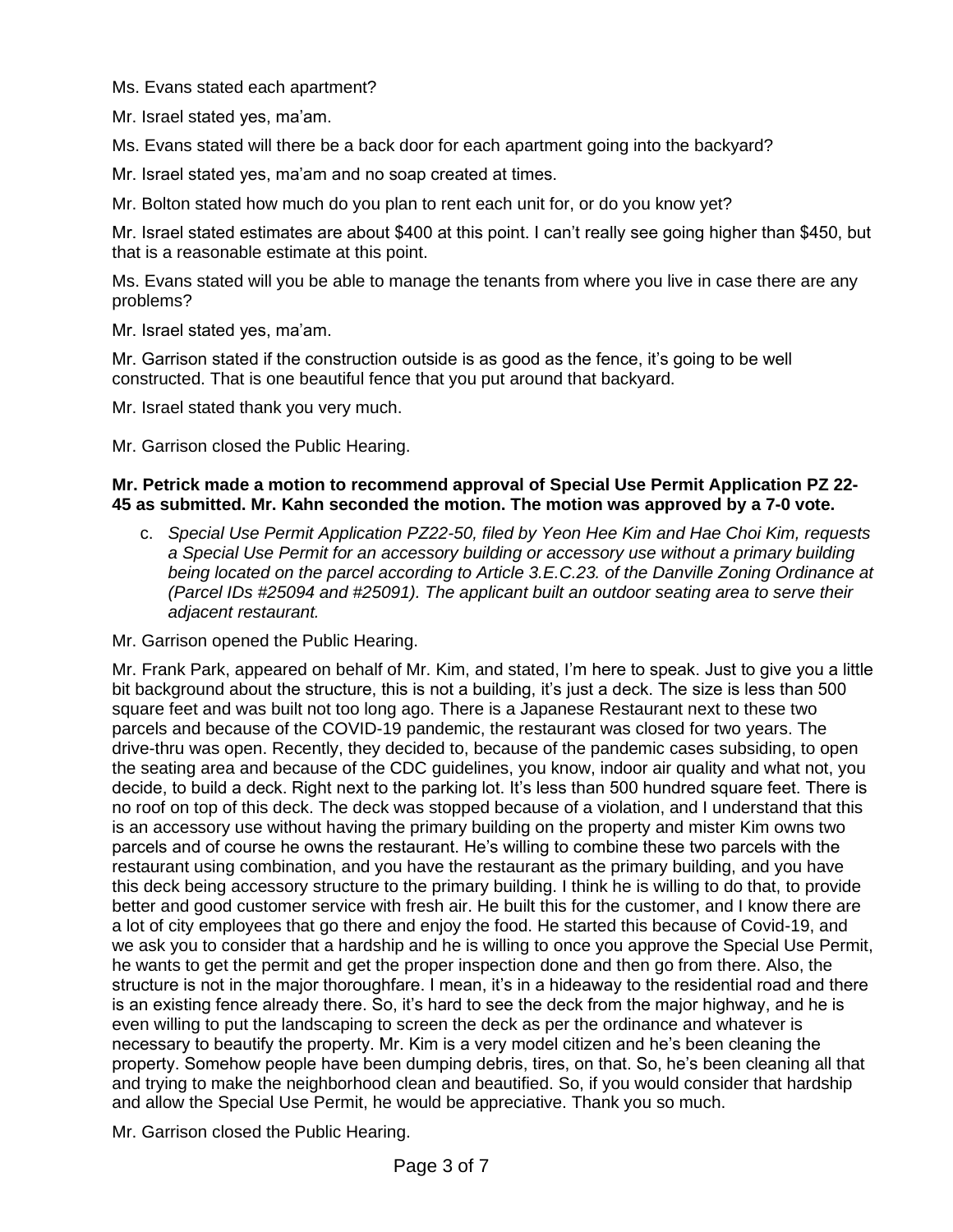Mr. Bolton stated just to be sure, he mentioned that he would be willing to put the two lots in with the one and make it one whole. He doesn't need to do that or?

Mr. Plachcinski stated he will not need to do that under the Special Use Permit and the reason we didn't advise him or make a recommendation is that would create a split zoning and in Danville, all the property must be under one zoning. So, no and this way let's say something changed and they wanted to remove the deck. They wouldn't have to then re-split the property. So, it'd be completely copasetic.

Mr. Bolton stated he mentioned a buffer but that's not part of the recommendation either.

Mr. Plachcinski stated no, it's well done already.

Mr. Bolton stated yes, that's awesome. I've seen it and the food is good.

### **Ms. Evans made a motion to recommend approval of Special Use Permit Application PZ 22-50 as submitted. Mr. Dodson seconded the motion. The motion was approved by a 7-0 vote.**

*4. Rezoning Application PZ22-64, initiated by the Planning Director, requests to rezone parcel 239 Eastwood Drive (Parcel # 76494) from A-R Attached Residential to TO-C Transitional Office and Parcel #'s 76493, 76492, 76307, and 76306 from A-R Attached Residential to M- I Manufacturing Industrial. The zoning changes make the existing and long-established uses legally conforming.*

Mr. Plachcinski stated I initiated the zoning ordinance because it came to our attention, the asphalt plant was zoned residential. I believe when the area was annexed into the city limits, we basically can't allow them to pull building permits to make improvements on the site the way that it is. So, even if they wanted to improve any of the buildings or do anything else there, it would be limited for that. So, our understanding is that the existing operations will all remain on the site and the office building that is constructed that's on a separate property would continue to be office uses only and it would just be the asphalt staging area in the back that would become industrial.

Mr. Garrison opened the Public Hearing.

Mr. Garrison closed the Public Hearing.

## **Ms. Evan made a motion to recommend approval of Special Use Permit Application PZ 22-64 as submitted. Mr. Kahn seconded the motion. The motion was approved by a 7-0 vote.**

*5. Rezoning PZ22-63, Initiated by the Planning Director, reduces the required parking stall width to eight (8') feet, six (6') inches and depth to 18' for parking spaces inside buildings or on building roofs in Zoning Ordinance Article 8.D.5.* 

Mr. Plachcinski stated as you remember we have revised our zoning ordinance a few months ago and one thing that we did not address was parking spaces inside things like parking decks and buildings are generally narrower, as the parking times are different. There's not as much change over and generally the spaces that will tolerate and be careful of can be more narrow and shorter for the same kinds of vehicles. It's almost psychological. These are standard sizes that a lot of communities use for indoor parking spaces. This comes up you know, there's a growth in indoor potential parking spaces at the White Mill, and other buildings downtown that are going to be redeveloped or built even out of the resort if they should build a parking deck out there. It helps make everything more efficient and just a better use of space.

Mr. Dodson stated what size are the spaces that we have downtown now in those places, you know off Bridge Street and Craighead Street?

Mr. Plachcinski stated I believe they're all at least 9 by 20.

Ms. Evans stated and this eight, six inches, and a depth of eighteen will this accommodate huge vehicles.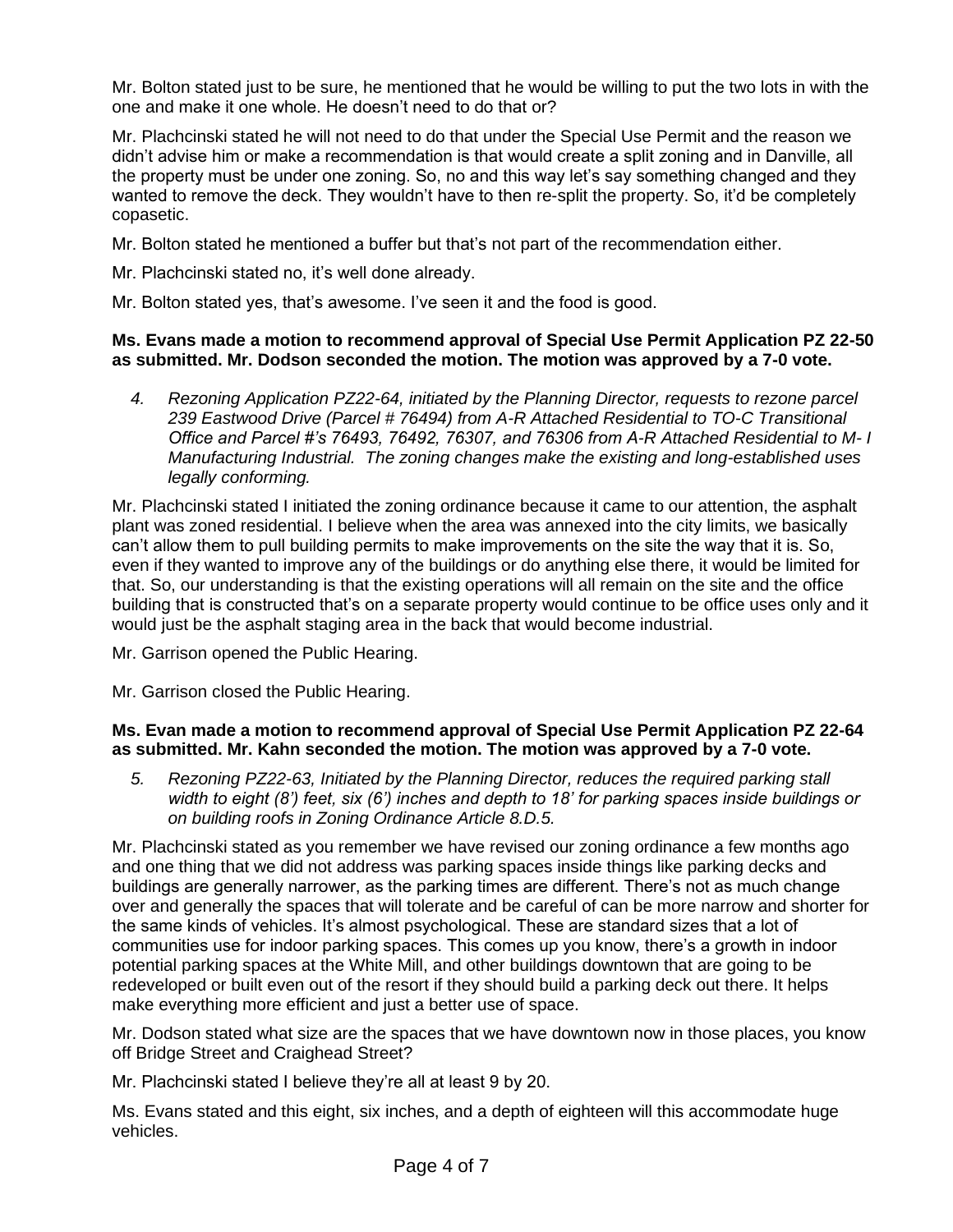Mr. Plachcinski stated it'll accommodate just about everything. You just have to be, and most people are much more careful when they're parking in a building or deck parking because it's closed in already. It's kind of like people drive slower on the street when it's narrower. It's the same principle.

Mr. Garrison opened the Public Hearing.

Mr. Garrison closed the Public Hearing.

### **Ms. Evans made a motion to recommend approval of Rezoning Application PZ 22-63 as submitted. Mr. Kahn seconded the motion. The motion was approved by a 7-0 vote.**

*6. Rezoning PZ22-65, Initiated by the Planning Director, removes existing Zoning Ordinance Section 2.C Administration and Enforcement with a new Section 2.C Violations and Enforcement including Purpose, Compliance Required, Violations, Persons Held responsible for Violating the Zoning Ordinance, Enforcement Procedure, and Remedies and Penalties subsections. Existing Zoning Ordinance Section 2.X Violations and Penalties is also deleted. These proposed changes clarify City Zoning Code enforcement, change violations from criminal to civil penalties, and allow the City to begin enforcement activities for shortterm, recurring violations in ten (10) days.* 

Mr. Plachcinski stated as you can note by the attachment of the existing ordinance, the language was pretty short and didn't really do a complete job of explaining the rights and responsibilities for both the city and the property owners. We feel this update prepared in conjunction with the city attorney's office is really to the point and puts everything concisely and explains the city's process pretty well. Also, a big thing we noticed that as we talked about issues like skill games, signs, temporary signs are always big, parking on streets for commercial vehicles, and those sorts of things. The way the city's zoning ordinance had been structured, we were required to provide at least thirty days to remedy a violation or appeal it. The state code allows us as long as we have done our ordinance for those kinds of violations, we can reduce the timeline to ten days, which gives us a little bit more urgency in our enforcement.

Mr. Garrison opened the Public Hearing.

Mr. Garrison closed the Public Hearing.

Mr. Petrick stated was this inspired by anything in particular?

Mr. Plachcinski stated I think it was inspired by me trying to figure out how to write citations and realizing that the ordinance didn't really explain it and then I figured if I struggled to figure out the process and exactly what I was supposed to do if I was a member of the public, they got a zoning letter. It would be helpful if I could go to something, and read it, and understand it. That is really the impetus.

### **Ms. Evans made a motion to recommend approval of Rezoning Application PZ 22-65 as submitted. Mr. Bolton seconded the motion. The motion was approved by a 7-0 vote.**

*7. Rezoning PZ22-66, Initiated by the Planning Director, establishes standards for campgrounds in new Section 2.AA. Campgrounds, adds campgrounds as Uses Permitted by Special Permit in the SR-R Sandy River – Residential zoning district (Article 3.A.C.) and the T-R Threshold-Residential zoning district (Article 3.B.C.), and revises the campground definition in Article 15 to reference Virginia Code.* 

Mr. Plachcinski stated although the zoning ordinance previously defined campgrounds and camping units there was no place in the zoning ordinance for them to go. There are some standards that we'd like to make sure that we have in our ordinance that provide a certain level of expectations of campground development. We are a city, we're not necessarily a very rustic place. With the coming resort we have had a lot of questions about things like campgrounds and mobile RV units needing somewhere they can go. So, based on input from both the city attorney's office and the Danville Pittsylvania County Health District we have prepared these recommendations for the zoning code.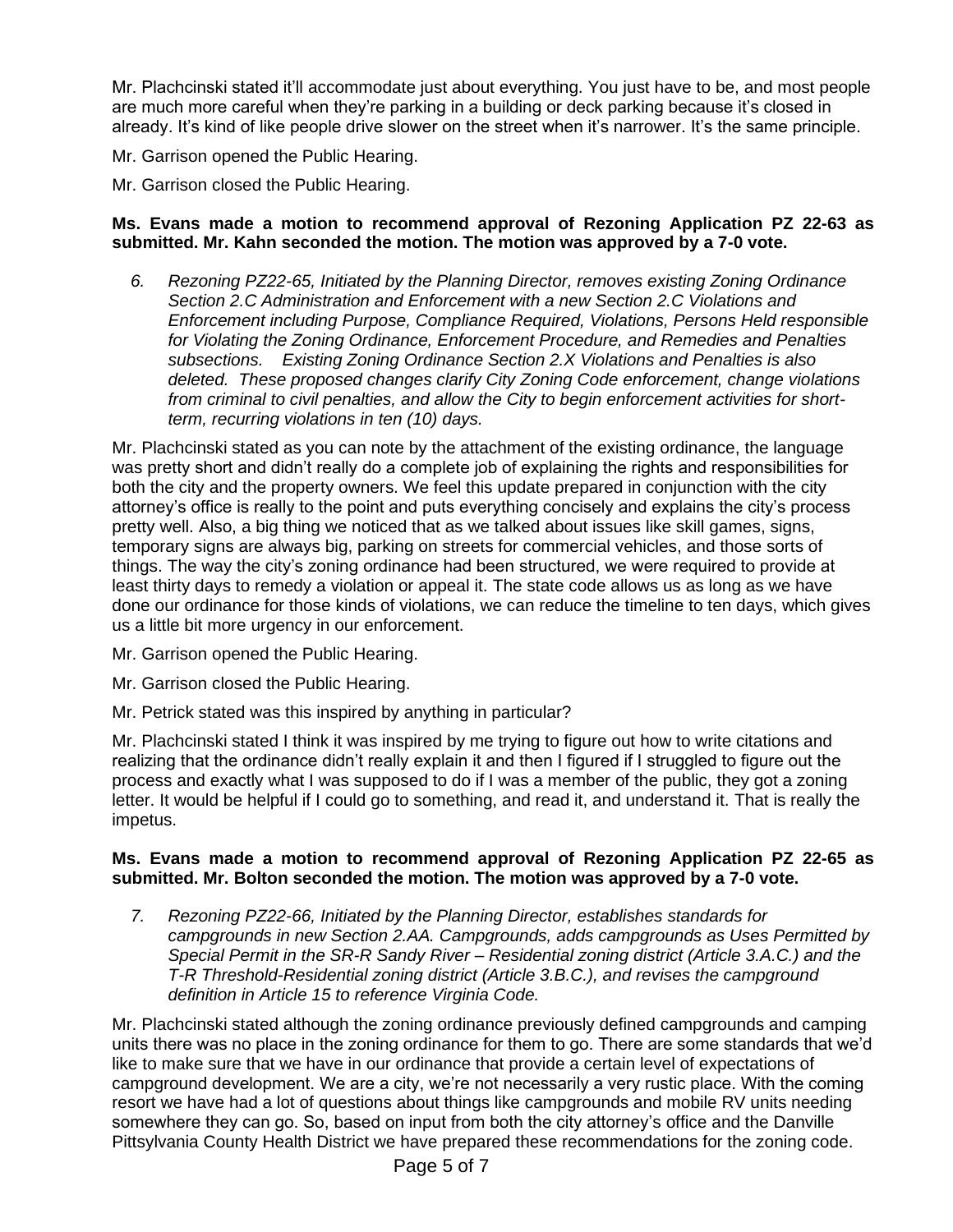They reference state code, so we won't have to change things if state code changes. We require the Special Use Permit. The minimum campground size will be thirty acres. It would be a substantial piece of property and it's in those zoning districts that are the most rural in the community. It requires that if you allow campers or camp units without sanitary facilities in them like tents or have yurts or something at those units that you also provide sanitary facilities with toilets, lavatories, and showers. We are recommending that all campgrounds and camping units must be set back forty feet from property lines, that there are adequate accessories for the campers to use like clubhouses, pools, picnic areas, fields, and playgrounds at a rate of two hundred square feet per camping unit. Also, in order to get to the campgrounds, the city engineer has to analyze the route that vehicles will take to make sure that they do not go down streets that they are going to have difficulty navigating. We are just citing the current street design, green book, or design vehicle guidebook for that analysis. Additionally, we updated the campground and camping unit definitions in article 15 to reference state code.

Mr. Garrison opened the Public Hearing.

Mr. Garrison closed the Public Hearing.

Mr. Bolton stated in your research, when you were looking at this, where might thirty acres in the city be?

Mr. Garrison stated there are a lot of places in the city where there are thirty acres.

Mr. Bolton stated like along the expressway and off of that?

Mr. Plachcinski stated Westover Hills, there's some spots on the expressway, 58, Halifax Road has some large properties out there. Really the thirty acres number came from, it's actually a lot less than the desires of like Jellystone, RV Parks, or KOA. They definitely can get much larger than thirty acres. We are trying to set a size that was fair and make sure that there's enough buffer around it and really be a nice camping experience.

Ms. Evans stated those who want to establish campgrounds need a Special Use Permit?

Mr. Plachcinski stated yes.

Mr. Garrison stated that thirty acres is a minimum, right?

Mr. Plachcinski stated right.

Mr. Garrison stated it has to be at least thirty acres?

Mr. Plachcinski stated right.

#### **Mr. Bolton made a motion to recommend approval of Rezoning Application PZ 22-66 as submitted. Mr. Kahn seconded the motion. The motion was approved by a 7-0 vote.**

IV. PLANNING DIRECTOR'S REPORT

Mr. Plachcinski went over the following below:

# **ORDINANCES**

There are several recent that I would like the Planning Commission to schedule a work session on for Monday April 25, 2022. At this meeting, we will walk through the following ordinance changes:

- Adding minimum dwelling unit standards for single family dwelling units, single family dwelling units converted to two family dwelling units, and accessory dwelling units.
- Revising the "urban agriculture" and "agriculture" processes in the zoning ordinance to allow certain activities without a special use permit.
- Consolidating the Permitted Uses and Uses Permitted by Special Use Permit into a table that shrinks the 700+ lines of code in the zoning ordinance and makes the uses available in each district more straightforward and easier to reference.